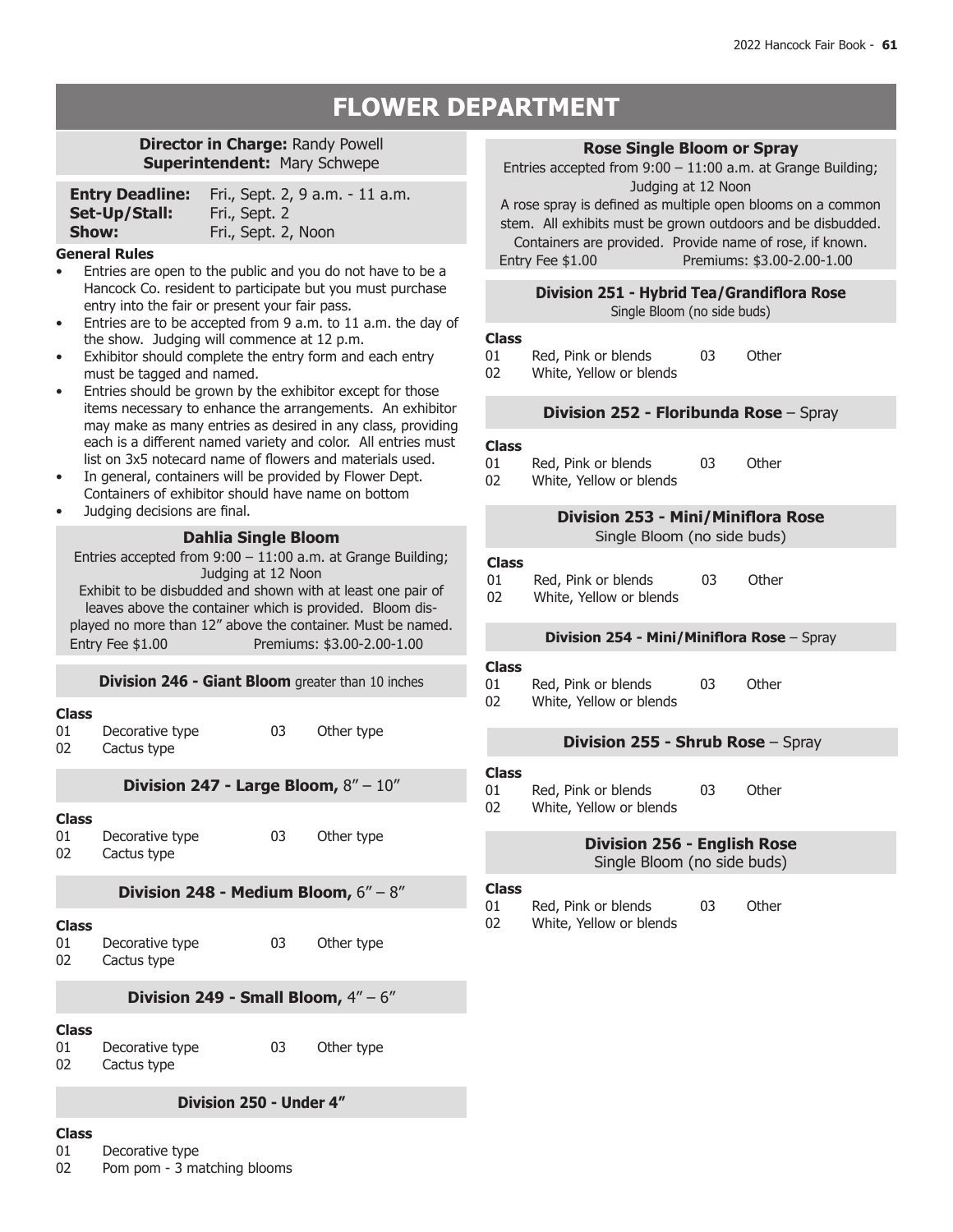# **FLOWER DEPARTMENT - Cont'd.**

### **Marigolds, Zinnias, Celosia, Gladiolus, Herbs Snapdragons**

Entries accepted from 9:00 – 11:00 a.m. at Grange Building; Judging at 12 Noon

 All exhibits must be grown outdoors and be disbudded. Containers are provided. Provide name of specimen, if known. Entry Fee \$1.00 Premiums: \$3.00-2.00-1.00

# **Division 257 - Marigolds**

#### **Class**

- 01 Large flowered, 1 bloom  $3''$  or over<br>02  $2''$  to  $3''$ . 3 stems, same color and v.
- 2" to 3", 3 stems, same color and variety
- 03 under 2", 3 stems, same color and variety

### **Division 258 -Zinnias**

# **Class**

- 01 1 bloom, less than  $2''$  diameter<br>02 1 bloom,  $2''$  to  $4''$  diameter
- 02 1 bloom, 2" to 4" diameter<br>03 1 bloom, over 4" diameter
- 1 bloom, over 4" diameter

### **Division 259 - Celosia**

#### **Class**

- 01 crested (cockcomb) type, 1 flower head, side branches permitted<br>02 plumed.or
- plumed or feather type, 1 flower head, side branches

#### **Division 260 - Gladiolus (500, 400, 300)**

Each must be cut to a lengh <20 inches from bottom floret down to prevent them falling down. Side shoots must be removed although foilage should be left on. Market permitted.

# **Class**

- 01 white, yellow, or cream 1 spike<br>02 orange, salmon, pink 1 spike
- orange, salmon, pink 1 spike
- 03 red, scarlet, purple, violet, lavender 1 spike<br>04 any color not in above classes
- 04 any color not in above classes<br>05 small (200) or miniature (100)
- small (200) or miniature (100) size, any color or variety, stem lenght <19" and<17" respectively - 1 spike

# **Division 261 - Herbs - Culinary or Decorative**

# **Class**

- one stem named variety in vase
- 02 three different varieties in one vase, named

# **Division 262 - Snapdragons, any variety named**

# **Class**

- 01 one spike any color
- 02 hree same sized spikes any variety or colors named

# **Division 263 - Round, Spike, or Spray Forms**

Entries accepted from 9:00 – 11:00 a.m. at Grange Building; Judging at 12 Noon Round, spike, or spray forms not listed above. Must be named. Annual, biannual, or perennial.

Entry Fee \$1.00 Premiums: \$3.00-2.00-1.00

#### **Class**

- 01 Any Round Form, one bloom, any variety, named, disbudded, foliage attached.
- Examples: daises, carnation, echinacea, gerbera daisy 02 Any Spike Form, one spike, any variety, named, foliage
- attached. Examples: hollyhocks, hosta flowers, foxglove 03 Any Spray Form, one spike, any variety, named, not
- disbudded, foliage attached. Examples: Hydrangea, euphorbia, astilbe

# **Division 264 - Potted Plant**

Mature Exhibits Only.

Pot not to exceed 12" in side dimension diameter. Entry Fee \$1.00 Premiums: \$3.00-2.00-1.00

#### **Class**

- 01 Succulent miniature named, one variety. Containe <6".<br>02 Succulent. Named. one large variety.
- 02 Succulent. Named, one large variety.<br>03 Blooming Caontainer plants. Single va
- Blooming Caontainer plants. Single variaty, named.
- 04 Any unusual palnt. Ex. Pineapple or Iea Plant

### permitted **Division 265 - Junior Artistic Floral Arrangement Division**

Entries accepted from 9 a.m. to 11 a.m. at Grange Building on Friday. Judging at 12 noon. Entries may contain fresh or dried flowers and materials. Painted or artifically colored fresh materials are not permitted. All arrangements must have dimensions <15" tall, <20" wide and <20" deep. Entry Fee \$1.00 Premiums: \$3.00-2.00-1.00

### **Class**

01 Table Settings

# **Division 266 - Table Settings**

All entries to include 2 place settings. Table cloth maybe neutral, bright colored, or patterned. Fine quality orearthen ware maybe used. Crystal or stemware wessels, candlesticks, candelabra maybe used. Flame (not to be lit) to be at guest eye level. Live flowers must be display. Tables will be provided with 2'x3' are for each entry. Entry Fee \$1.00 Premiums: \$3.00-2.00-1.00

#### **Class**

01 Semi-Formal Design